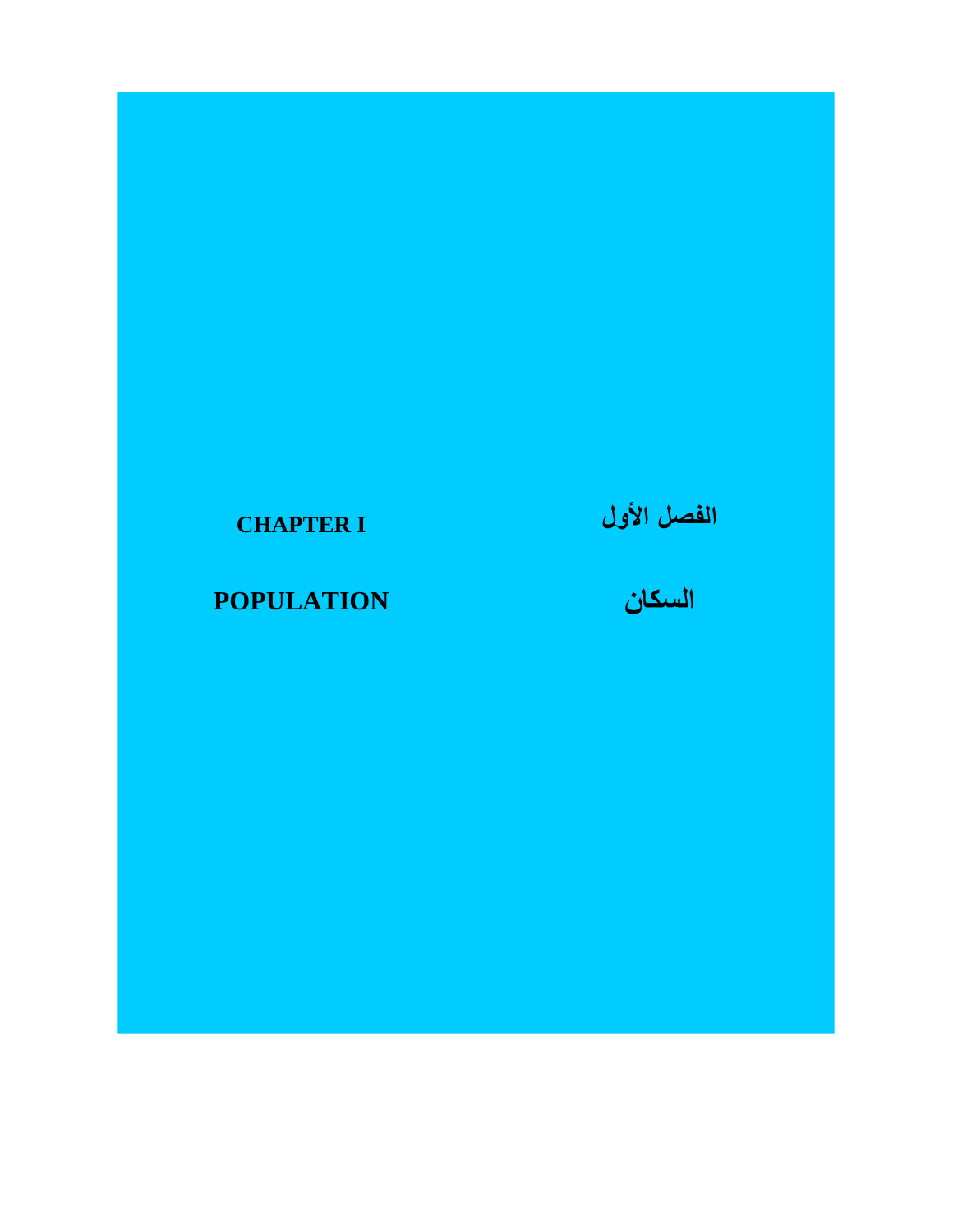### **Chapter I: Population**

This chapter presents data on population size, growth and composition; fertility and mortality; and marriages and divorces in ESCWA member countries. Data are derived from *World Population Prospects: The 2010 Revision* published by the United Nations Department of Economic and Social Affairs, and from the latest censuses of member countries. Also, the data of this chap[ter has been collected throug an annula questionnaire in thefield of population and viata statistics to ESCWA member countries.

Table I-1 presents estimates of total population and average annual population growth rates in ESCWA member countries and the world, in addition to developed and least developed countries and regions, during the period from 2000 to 2015. Data are for the de facto mid-year population, covering all residents, regardless of legal status or citizenship, except for refugees not permanently settled in the country of asylum. The average annual growth rate is the average annual rate of change in the total population over a five-year period, starting and ending in the middle of the indicated years.

Currently, the ESCWA region has a population of 314 million increases 2 per cent annulay during 2010-101, as estimated by the United Nations Population Division, accounting for 4.5 per cent of the world population.

Table I-2 is on births and deaths. It presents estimates of the crude birth rate (CBR) and crude death rate (CDR). The CBR or CDR estimate is the total number of births or deaths in a population during a given period divided by the total number of persons-year lived or exposed to the risk of dying during the same period, which is equivalent to the average population for the period. It is presented per 1,000 people over five-year periods. There has been a decline in both rates since 2000. During the period 2010-2015, the crude birth rate in the ESCWA region ranged between a low of 11.6 per thousand in Qatar and a high of 37.7 per thousand in Yemen; and the crude death rate

### **الفصل األول: السكان**

 يقدم ھذا الفصل بيانات عن حجم السكان ونموھم وتوزيعھم؛ ومعدالت الخصوبة والوفيات؛ والزواج والطالق في البلدان األعضاء في اإلسكوا. واستمدت البيانات من التوقعات السكانية في العالم: تنقيح عام 2010 الذي تصدره إدارة الشؤون االقتصادية واالجتماعية التابعة لألمم المتحدة، ومن آخر تعداد للسكان في البلدان األعضاء. وكذلك اعتمدت بيانات ھذا الفصل علي البيانات الوطنية الصادرة عن األجھزة اإلحصائية في منطقة االسكوا والتي استمدت من الدول من خالل استبيان سنوي ترسله االسكوا لألجھزة االحصائية العاملة في منطقتھا.

 ويتناول الجدول -1I السكان، ويتضمن تقديرات عن إجمالي عدد السكان ومتوسط معدل النمو السنوي في بلدان اإلسكوا، والعالم، والبلدان والمناطق المتقدمة واألقل نمواً في الفترة من عام 2000 ولغاية عام .2015 وتتعلق البيانات المدرجة في ھذا الجدول بعدد السكان الفعلي في منتصف السنة، وتشمل جميع المقيمين بغض النظر عن قانونية وضعھم من حيث اإلقامة أو الجنسية، باستثناء الالجئين غير المقيمين بصورة دائمة في بلد اللجوء. ومتوسط معدل النمو السنوي ھو متوسط معدل التغير السنوي في مجموع السكان خالل خمس سنوات، تبدأ وتنتھي في منتصف السنوات المعينة.

 ويبلغ عدد سكان منطقة اإلسكوا حاليًا 314 ماليين نسمة بزيادة سنوية قدرھا 2 في المائة مابين و 2015 بحسب تقديرات شعبة السكان في الأمم  $2010$ المتحدة، أي ما يعادل 4,5 في المائة من سكان العالم.

ويتناول الجدول I-2 الولادات والوفيات. ويتضمن تقديرات للمعدالت الخام للوالدات والوفيات ُتحسب بقسمة مجموع عدد الوالدات/الوفيات خالل فترة زمنية معينة على مجموع عدد األشخاص - السنة األحياء/المعرضين للوفاة خالل الفترة الزمنية نفسھا، أي ما يساوي متوسط عدد السكان في تلك الفترة. ويرد المعدل الخام للوالدات أو الوفيات كنسبة من كل 000 1 شخص ولفترات من خمس سنوات. وتسجل معدلات الولادات والوفيات انخفاضاً كبيراً منذ عام .2000 ففي الفترة ،2015-2010 تراوح معدل الوالدات الخام في بلدان اإلسكوا بين حد أدنى قدره 11,6 في األلف في قطر وحد أعلى قدره 37,2 في األلف في اليمن؛ بينما تراوح معدل الوفيات الخام بين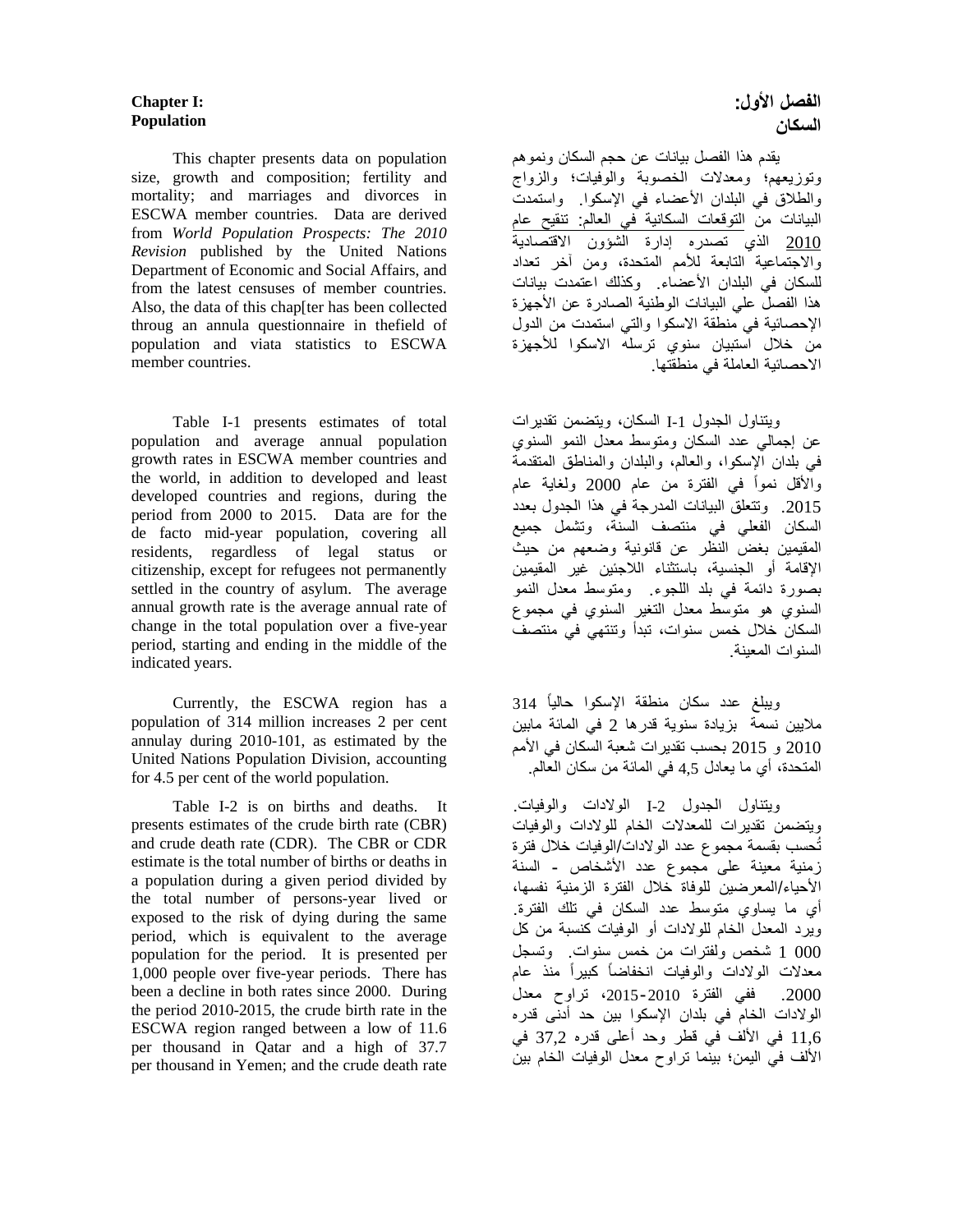ranged between 1.4 per thousand in the United Arab Emirates and 8.6 per thousand in the Sudan.

 Table I.3 is on children and the elderly. It presents data on the proportion of children aged 0-14 years in total population, in addition to the proportion of elderly aged 65+ years in total population, both referred to as the ratio of dependent population. Dependency rates for both children and elderly have been on the decline from 2000 to 2015. According to the latest 2010- 2015 estimates, the proportion of children in total population during the past ten years ranged between 13.4 per cent in Qatar and 42.5 per cent in Palestine. The highest percentage of elderly population was recorded in Lebanon, at 7.2 per cent, and the lowest in the United Arab Emirates, at 0.4 per cent approximately.

Table I-4 deals with fertility. The total fertility rate is the number of children a woman would have by the end of her reproductive period if she experienced the current prevailing age-specific fertility rate throughout her childbearing life. It is reported as annual averages for five-year periods starting and ending in the middle of the indicated years. The adolescent fertility rate measures the annual number of births per 1,000 girls in the age group 15 to 19 years. It represents the risk of childbearing among adolescent girls aged 15 to 19 years. It is also referred to as the age-specific fertility rate for girls aged 15-19 years. Between the periods 2000-2005, 2005-2010 and 2010- 2015, fertility rates decreased in all ESCWA member countries. Estimates for the period 2010-2015 indicate that fertility rates have fallen below replacement levels to 1.7 and 1.9 children per woman in Lebanon and the United Arab Emirates; and below the world average of 2.5 children per woman in six ESCWA member countries. The adolescent fertility rates have also decreased substantially in the ESCWA region; in the majority of the ESCWA countries (13 countries), adolescent fertility rates have fallen below the world rates.

 Table I-5 presents gender-disaggregated estimates of life expectancy rates at birth for ESCWA member countries between the periods 2000-2005, 2005-2010 and 2010-2015. During 1,4 في األلف في اإلمارات العربية المتحدة و8,6 في الألف في السودان.

 ويتناول الجدول -3I األطفال والمسنين. ويعرض بيانات عن نسبة األطفال (-0 14 سنة) من مجموع السكان وكذلك نسبة المسنين (+65 سنة) من مجموع السكان، ويشار إلى ھاتين النسبتين بنسبة السكان المعالين. وقد سجلت معدالت اإلعالة لكل من األطفال والمسنين انخفاضاً في الفترة من عام 2000 إلى عام .2015 فحسب آخر التقديرات في عام 2010 و2015 تراوحت نسبة األطفال من مجموع السكان بين 13,4 في المائة في قطر و42,5 في المائة في فلسطين. وسجلت أعلى نسبة للمسنين في لبنان (7,2 في المائة) وأدناھا في اإلمارات العربية المتحدة (0,4 في المائة) تقريباً.

ويتناول الجدول I-4 الخصوبة. ويعرف معدل الخصوبة الكلي بأنه عدد األطفال الذين قد تنجبھم إمرأة حتى نھاية حياتھا اإلنجابية، إذا ما انطبق عليھا معدل الخصوبة العمرية السائد خالل السنة المعينة طوال حياتھا اإلنجابية. ويعرض معدل الخصوبة الكلي كمعدالت سنوية لفترات من خمس سنوات تبدأ وتنتھي في منتصف السنوات المعينة. ويقاس معدل خصوبة المراھقات بعدد الوالدات في السنة لكل 000 1 فتاة من الفئة العمرية 19-15 سنة. ويمثل معدل خصوبة المراھقات خطر اإلنجاب لدى الفتيات ما بين 19-15 سنة من العمر. كذلك يشار إلى معدل خصوبة المراھقات بمعدل الخصوبة العمرية للفتيات من الفئة العمرية 19-15 سنة. وانخفضت معدالت الخصوبة في جميع بلدان اإلسكوا خالل الفترات 2005-2000 و-2005 2010 و-2010 .2015 وتبين التقديرات المتصلة بالفترة 2015-2010 أن معدالت الخصوبة تراجعت في اإلمارات العربية المتحدة ولبنان ونونس إلى دون مستوى إحالل الخصوبة لتبلغ مابين 1,7 و 1,9 أطفال لكل امرأة، في حين سجلّت ستة بلدان معدالت أدنى من المعدل العالمي البالغ 2.5 أطفال لكل امرأة. كما سجلت معدالت خصوبة المراھقات تراجعاً الفتًا في منطقة اإلسكوا، فبلغت معدالت الخصوبة للمراھقات في غالبية البلدان (13 بلداً) مستويات أدنى من المعدالت العالمية.

ويعرض الجدول -5I تقديرات لمعدالت العمر المتوقع عند الوالدة لدى الذكور واإلناث في بلدان اإلسكوا في الفترات 2005-2000 و2010-2005و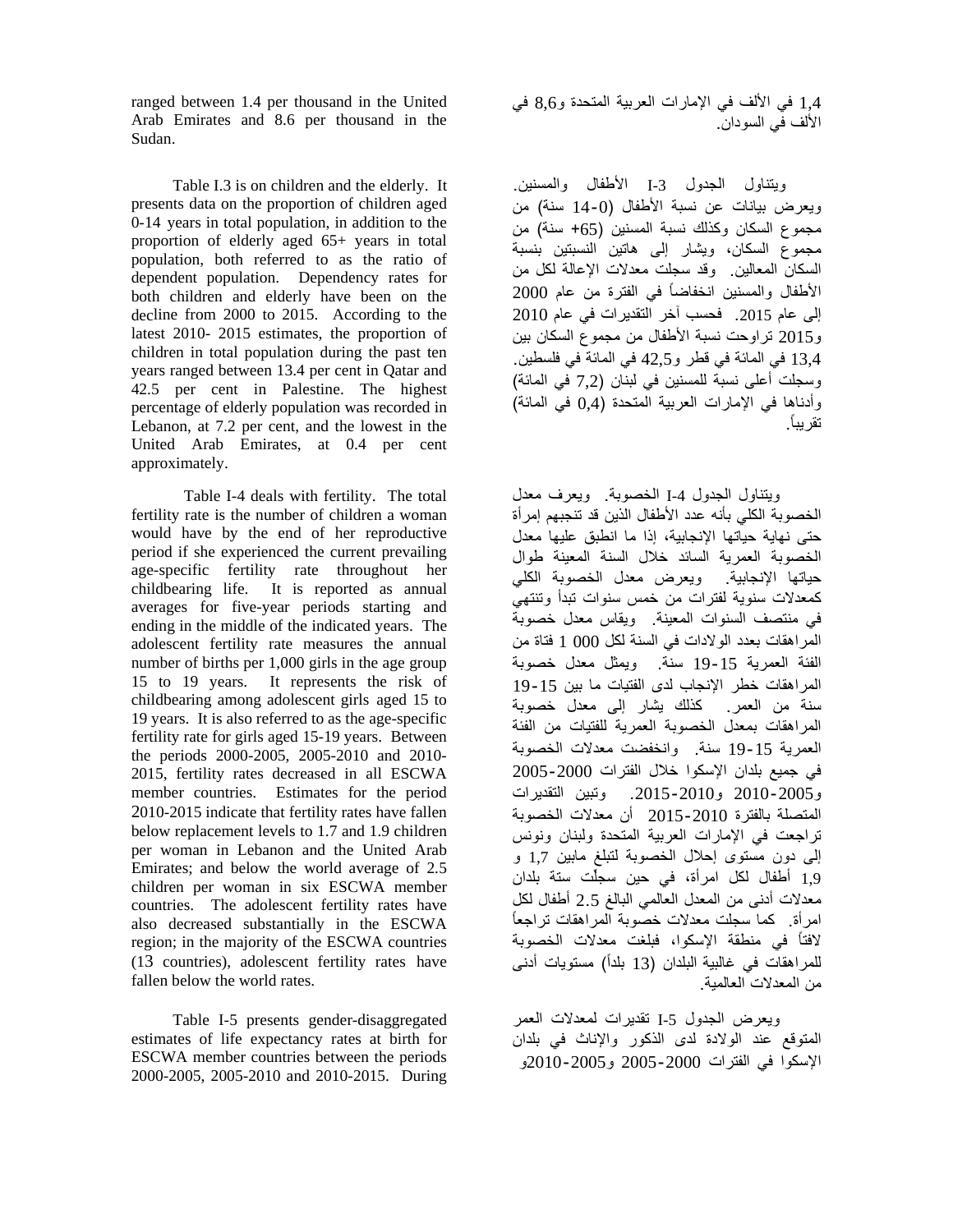that period, life expectancy increased for both males and females in all countries. According to 2010-2015 estimates, female life expectancy at birth is the highest in Qatar (78 years) and the lowest in the Sudan (64 years). Corresponding estimates for males are 79 years for Qatar and 60 years for the Sudan. With the exception of the Sudan and Yemen, all member countries have higher life expectancy at birth than the world average for both males (67 years) and females (71.6 years).

Table I-6 presents estimates of infant and child mortality rates during the periods 2000-2005, 2005-2010 and 2010-2015 in ESCWA member countries. It shows a substantial decrease in infant and child mortality rates in all countries over that period. During the period 2005-2010, the United Arab Emirates recorded the lowest infant mortality rate (6.6 deaths per 1,000 births) and the Sudan the highest (57.3 deaths per 1,000 births). Similarly, the United arab Emirates recorded the lowest child mortality rate (8 deaths per 1,000 births) and the Sudan the highest (87 deaths per 1,000 births). With the exception of the Sudan and Yemen, all member countries have lower infant and child mortality rates than world averages.

 Tables I-7, I-8 and I-9 deal with population counts by the latest census. They include population data by age group, gender, nationality and rural/urban residence. Population data refer to the de facto population. Urban areas were determined according to the respective national census definition. Lebanon has not undertaken a population census since 1932.

 Table I-10 presents the total number of registered births and deaths in ESCWA member countries during the period from 2000 to 2011. With the exception of Lebanon and Yemen, all member countries witnessed a consistent increase in the number of registered births. Registered deaths have also increased in a number of countries.

 Table I-11 shows the total number of registered marriages and divorces in ESCWA member countries from 2000 to 2011. During

 2015-2010 وقد لوحظ ارتفاع العمر المتوقع عند الوالدة لدى الذكور واإلناث في جميع البلدان خالل تلك الفترة. وبحسب تقديرات الفترة ،2015-2010 سجلت قطر أعلى عمر متوقع عند الوالدة لدى اإلناث ( 78 سنوات)، بينما سجل السودان أدنى عمر متوقع عند الوالدة لدى اإلناث (64 سنة). ويبلغ العمر المتوقع عند الوالدة لدى الذكور 79 سنة في قطر و60 سنة في السودان. وباستثناء السودان واليمن، يبلغ العمر المتوقع عند الوالدة في جميع بلدان المنطقة مستويات أعلى من المعدالت العالمية لدى الذكور (67 سنوات) واإلناث (71,6 سنوات).

ويعرض الجدول I-6 تقديرات عن معدلات وفيات الرضع واألطفال في الفترات 2005-2000 و-2005 2010 و.2015-2010 ويظھر الجدول تراجعًا كبيراً في معدلات وفيات الرضع والأطفال في جميع البلدان خالل ھذه الفترة. وسجلت اإلمارات العربية المتحدة أدنى معدالت وفيات الرضع في الفترة 2015-2010 (6,6 حالة وفاة لكل 000 1 والدة)، بينما سجل السودان أعلى ھذه المعدالت (57,3 حاالت وفاة لكل 000 1 والدة). وشھدت وفيات األطفال االتجاه نفسه، إذ ّ سجلت اإلمارات العربية المتحدة أدنى معدلات وفيات الأطفال (8 حالات وفاة لكل 000 1 والدة) والسودان أعالھا (87 وفاة لكل 000 1 والدة). وباستثناء السودان واليمن، بقيت معدالت وفيات الرضع واألطفال في جميع بلدان اإلسكوا أدنى من المعدالت العالمية.

وتتناول الجداول -7I و-8I و-9I عدد السكان حسب آخر تعداد. وتتضمن بيانات حسب الفئة العمرية، ونوع الجنس، والجنسية، ومناطق الحضر والريف. وتشير بيانات السكان إلى العدد الفعلي للسكان. وجرى تحديد مناطق الحضر بحسب التعريف الخاص بھا في التعداد الوطني لكل بلد. ولم ينظّم لبنان أي تعداد للسكان منذ عام .1932

ويتضمن الجدول I-10 العدد الكلي للولادات والوفيات المسجلة في بلدان اإلسكوا في الفترة من 2000 إلى .2011 وسجلّت جميع البلدان األعضاء ارتفاعاً ثابتاً في أعداد الوالدات المسجلة، باستثناء لبنان واليمن. وشهد عدد محدد من البلدان ارتفاعاً ثابتاً في أعداد الوفيات.

ويعرض الجدول -11I عدد حاالت الزواج والطالق المسجلة في بلدان اإلسكوا في الفترة من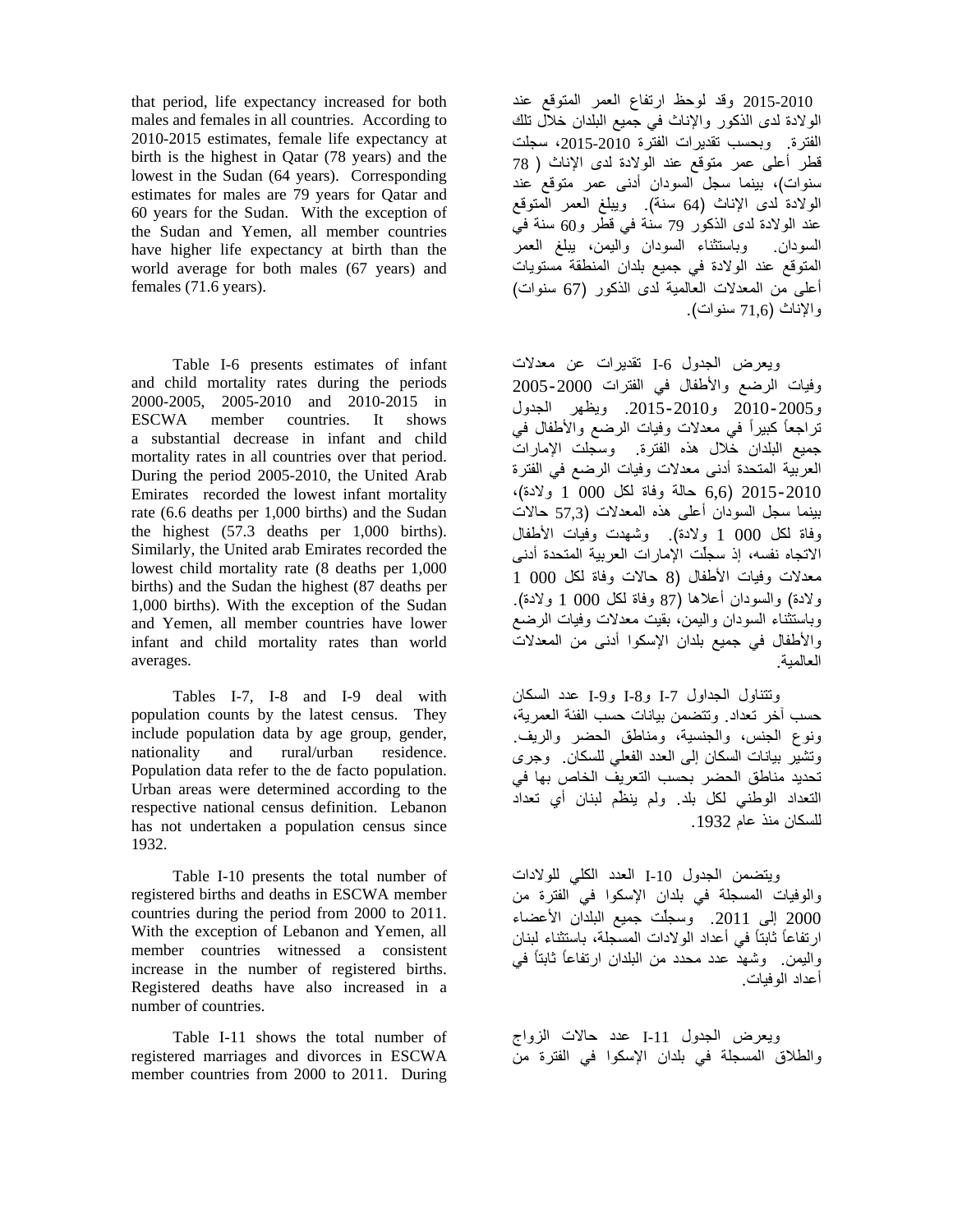that period, most countries witnessed a consistent increase in the number of registered marriages, and all of them witnessed an increase in registered divorces.

2000 ولغاية .2011 وخالل ھذه الفترة، شھدت معظم البلدان زيادة ثابتة في عدد حاالت الزواج المسجلة، وسجلت جميعھا ارتفاعاً في عدد حاالت الطالق المسجلة.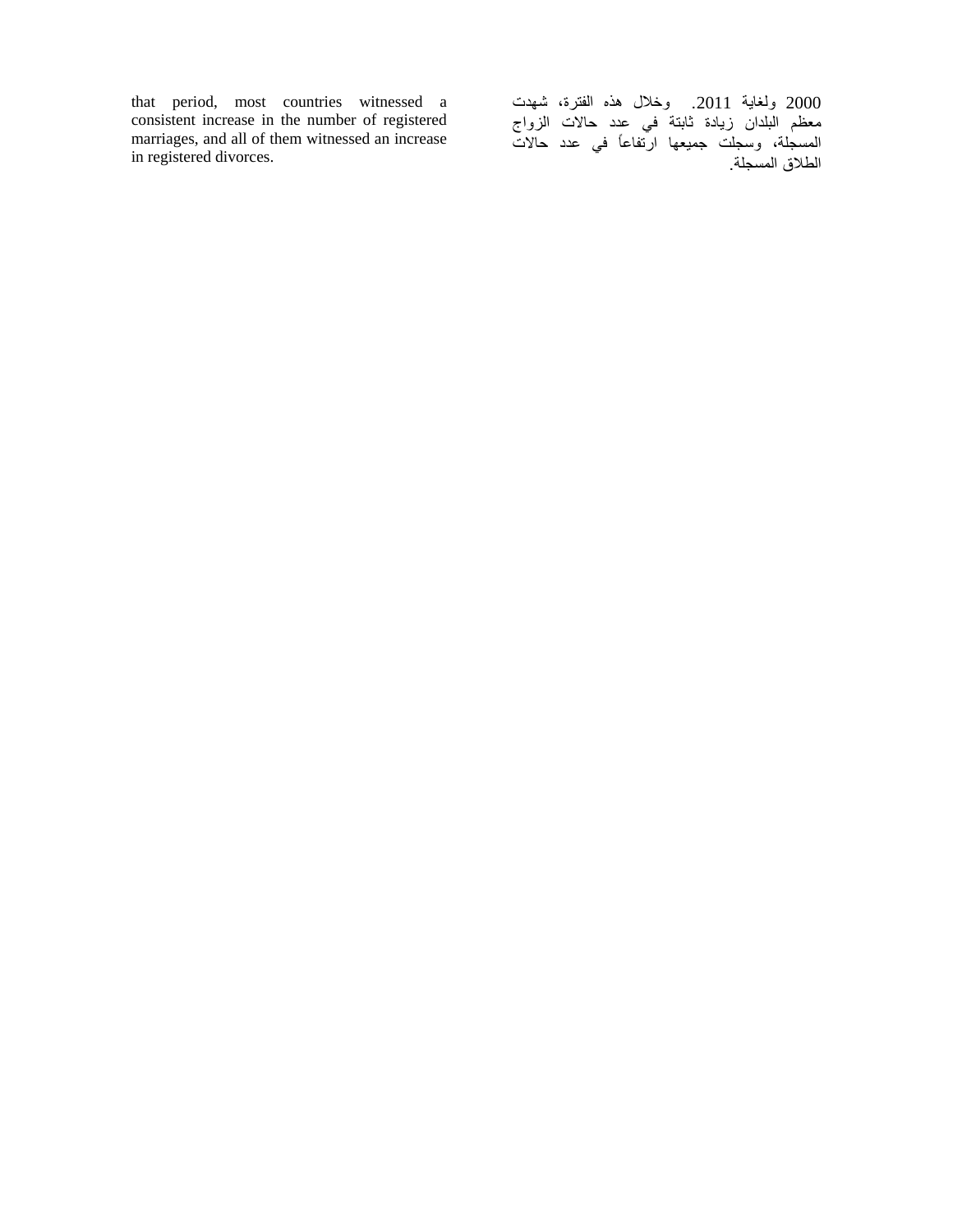### *Sources*

# **Bahrain**  Central Statistical Office, http://www.cio.gov.bh http://www.cio.gov.bh

### **Egypt**

Central Agency for Public Mobilization and Statistics, http://www.capmas.gov.eg/ http://www.capmas.gov.eg/

### **Iraq**

Central Statistical Office,

### **Jordan**

Department of Statistics, http://www.dos.gov.jo http://www.dos.gov.jo

### **Kuwait**

Central Statistical Office, http://www.cso.gov.kw/

### **Lebanon**

Administration Centrale de la Statistique, http://www.cas.gov.lb/

### **Oman**

National Center for Statistics and Information: . http://www.ncsi.gov.om http://www.ncsi.gov.om

### **Palestine**

Palestinian Central Bureau of Statistics, http://www.pcbs.gov.ps/ **Qatar** 

Qatar Statistical Authority: *http://www.qsa.gov.qa*

### **Saudi Arabia**

Central Department of Statistics and Information, http://www.cdsi.gov.sa/

### **The Sudan**

Central Bureau of Statistics, http://www.cbs.gov.sd/ http://www.cbs.gov.sd

### **Syrian Arab Republic**

Central Bureau of Statistics, http://www.cbssyr.org/ http://www.cbssyr.org

### **United Arab Emirates**

National Bureau of Statistics http://www.uaestatistics.gov.ae http://www.uaestatistics.gov.ae

### الهصادر

البحر بن

### مصر

الجهاز المركزي للتعبئة العامة والإحصاء،

### العراق

الجهاز المركزي للإحصاء، http://cosit.gov.iq/english/index.php http://cosit.gov.iq/english/index.php

الأردن

### الكويت

http://www.cso.gov.kw

لبنان http://www.cas.gov.lb

### غمان

فلسطنن

المركز الوطني للإحصاء و المعلومات:

### http://www.pcbs.gov.ps

فطر http://www.qsa.gov.qa

المملكة العريبة السعودية , http://www.cdsi.gov.sa

# السودان الجهاز المركزى للإحصاء

# الجمهورية العربرة السورية

المكتب المركز ي للإحصاء

الإمارات العربية المتحدة الجهاز المركزي للإحصاء